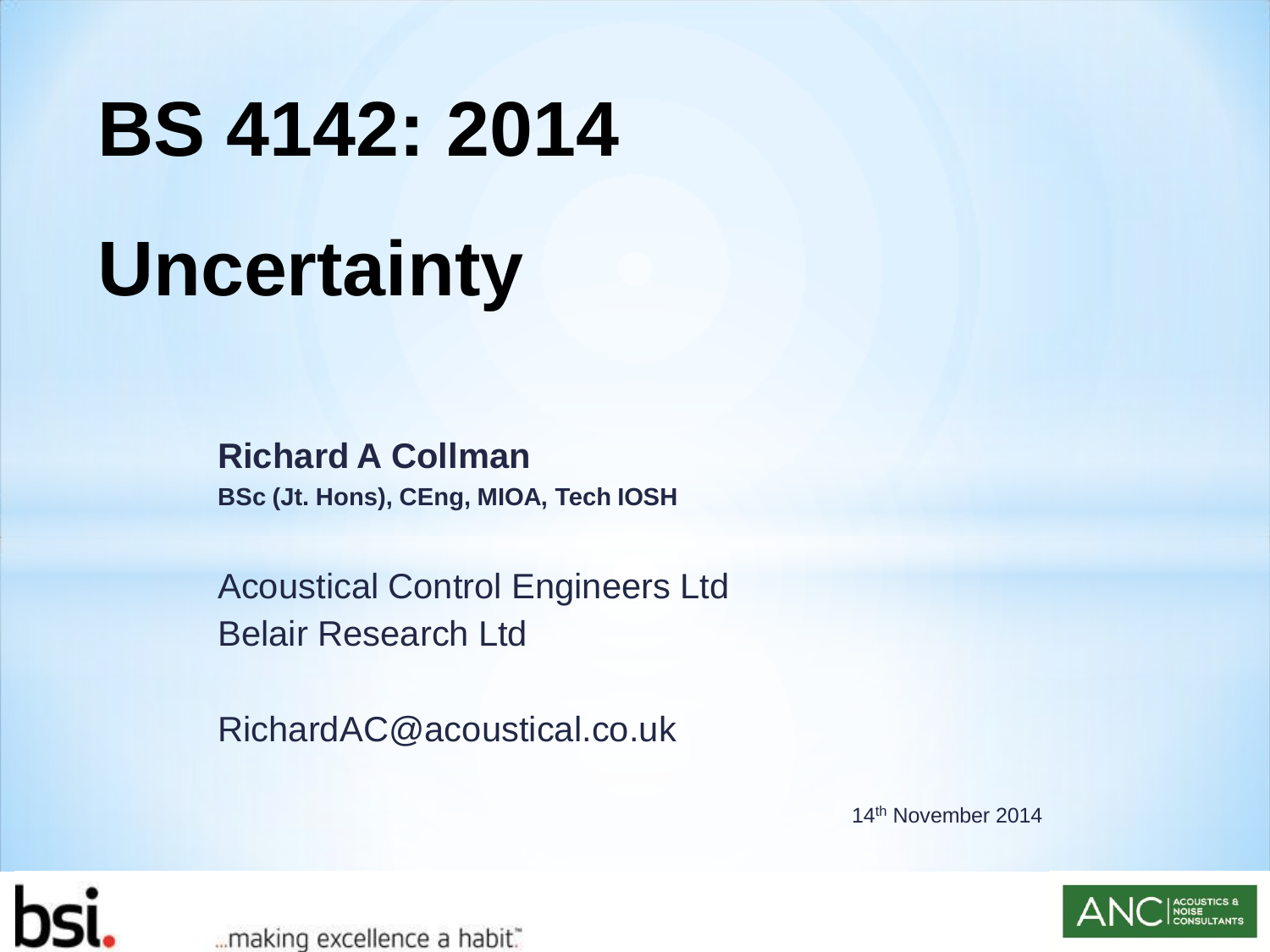#### **10.1 General**

*Consider the level of uncertainty in the data and associated calculations. Where the level of uncertainty could affect the conclusion, take reasonably practicable steps to reduce the level of uncertainty. Report the level and potential effects of uncertainty.*

Good practice, now explicit. Uncontroversial?





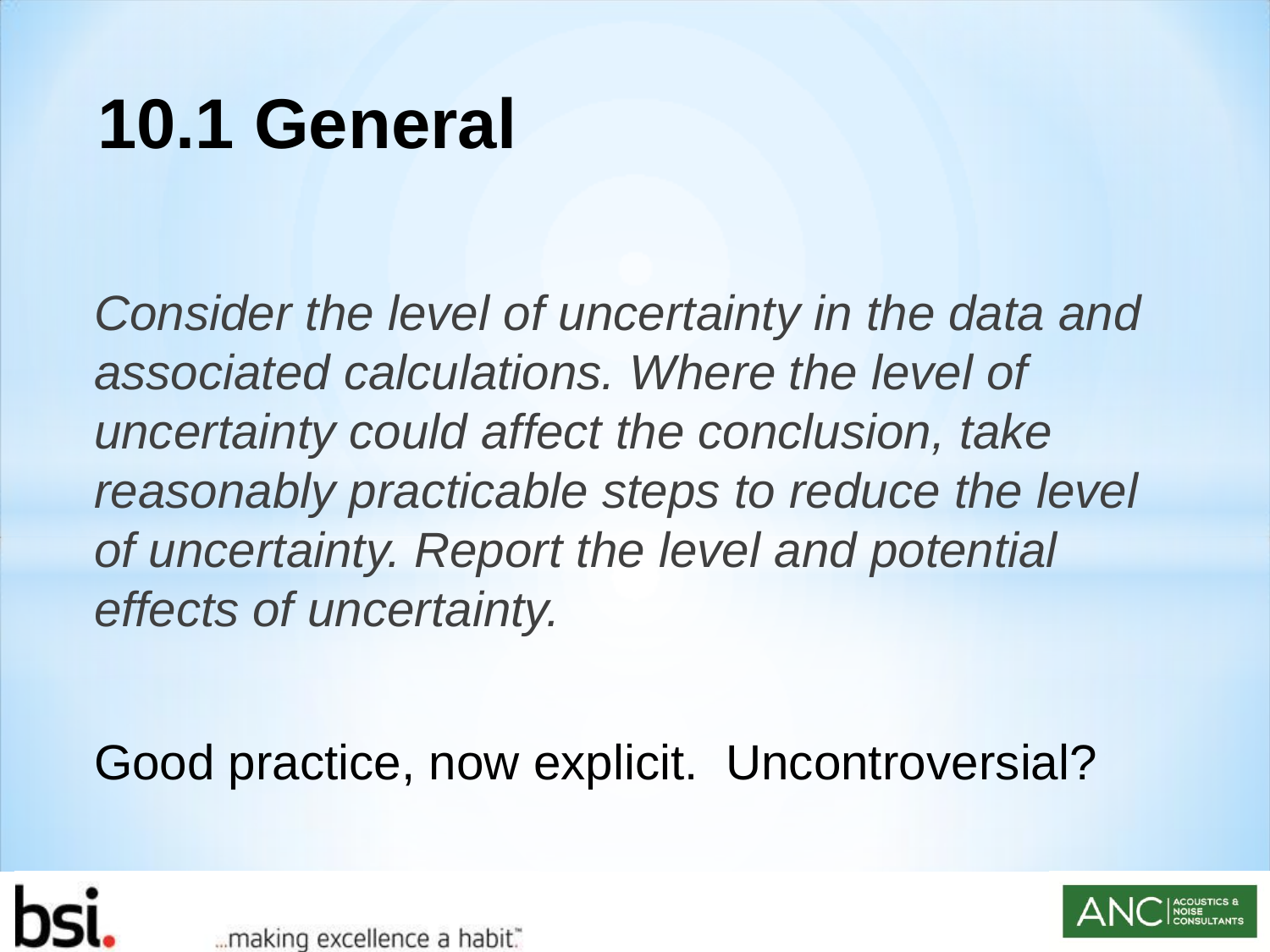# **B.1 General**

*Because this standard is not intended to provide a single numerical value against which the significance of a sound source can be determined, consideration needs to be given to the uncertainties involved in sound level measurements and subsequent assessment of data, together with the potential effects of such uncertainties on the outcome of the assessment. It is not appropriate to numerically estimate the uncertainty and simply make an allowance for this value in any assessment. Instead, an appropriate consideration of uncertainty based on professional judgement can enable an informed decision to be made regarding the likely significance of the impact of sound, whilst considering the range of likely levels and context of the assessment.*

Outcome range; Uncertainty effect on impact significance

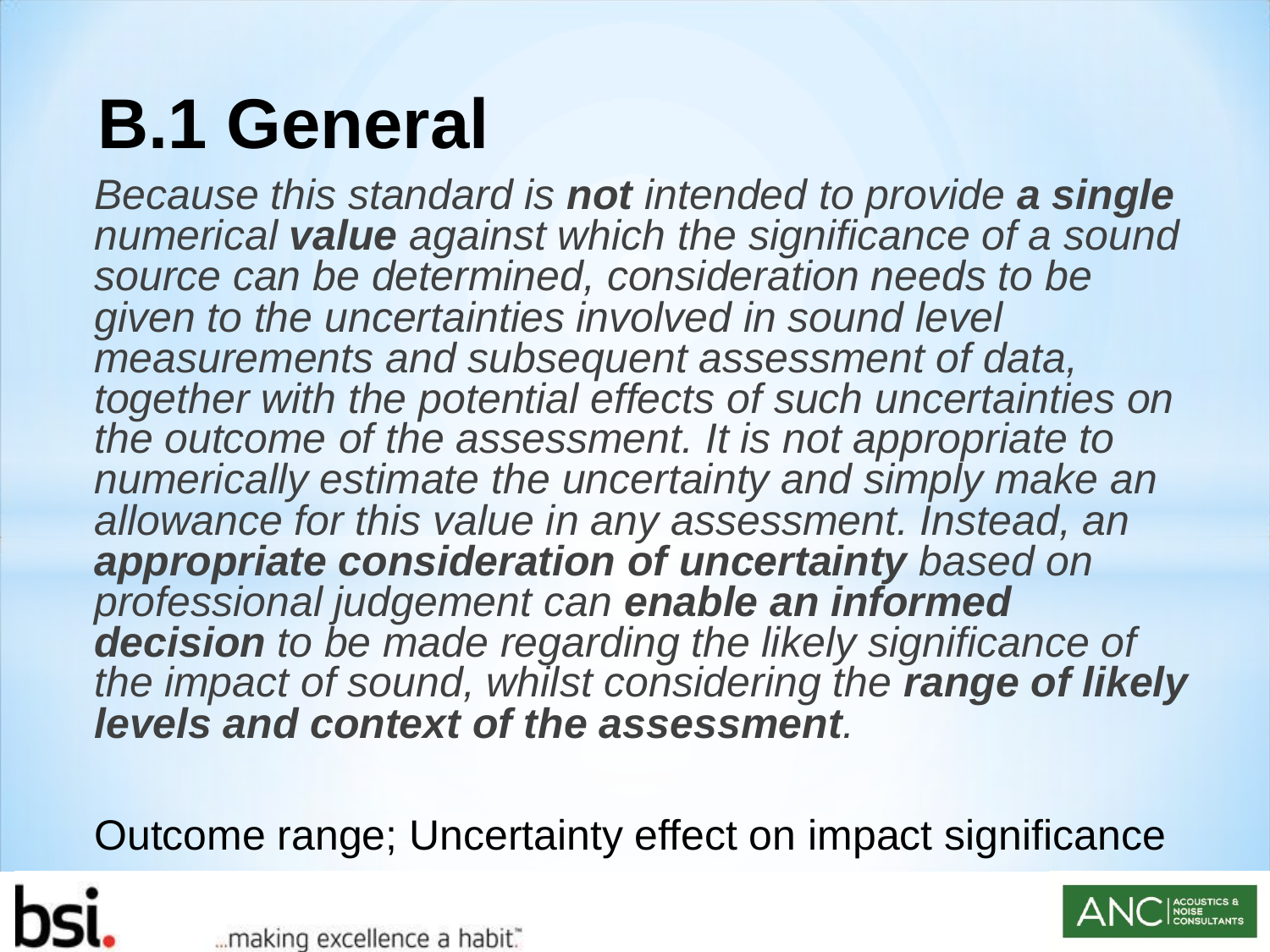# **Uncertainty of measured values**

Instrumentation uncertainty usually relatively small

Many other, usually more significant, factors:

- \*Complexity and relationship between specific & residual sounds
- \*Locations of measurements, source(s), receiver
- \*Measurement durations, times, number, conditions – weather/ operating, …
- \*Technique/ competence: data recording (rounding, observations), parameters, …



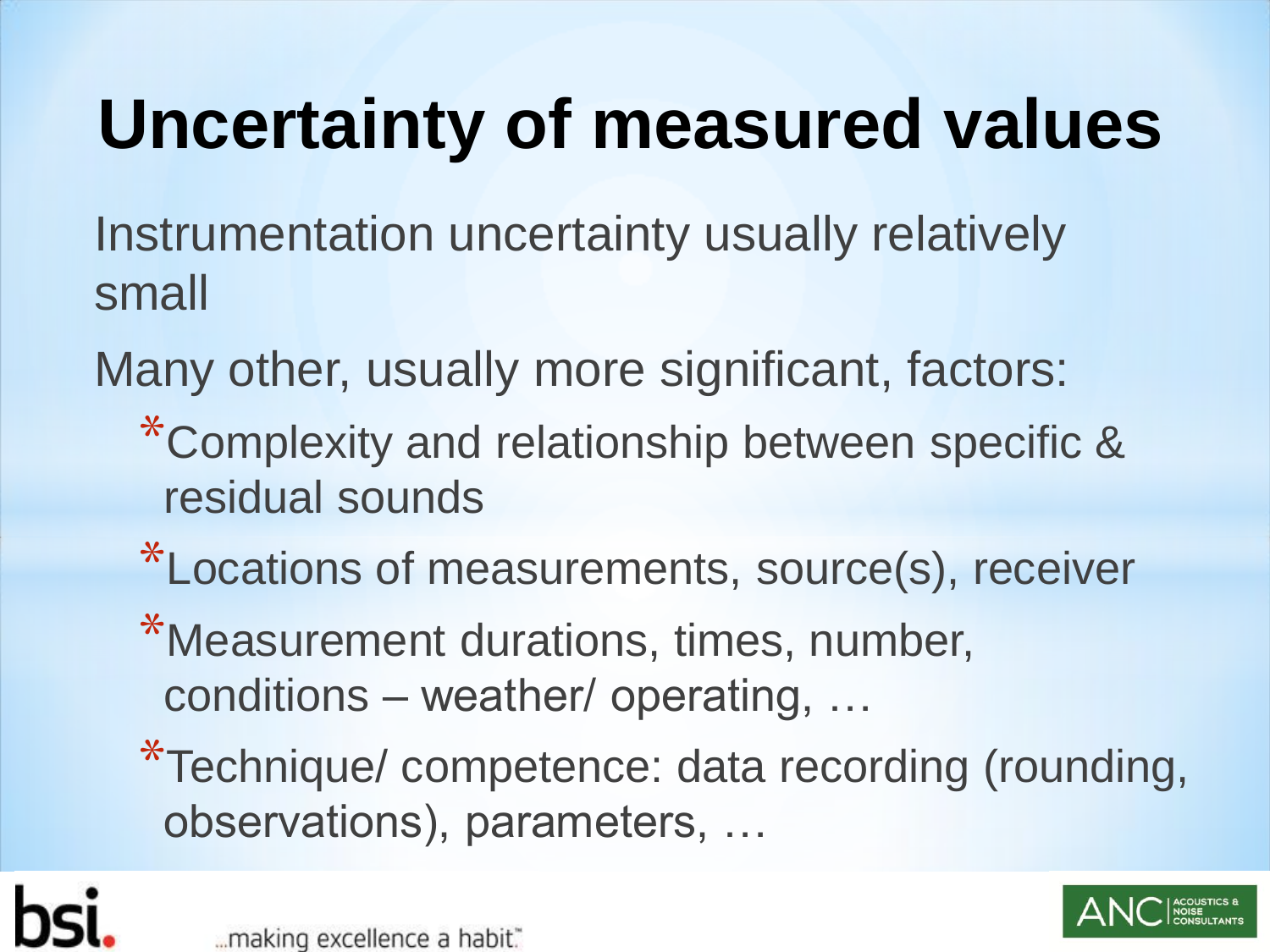#### **Measurement Good Practice**

Good practice is essential:

\*Minimise instrumentation uncertainty \*Minimise uncertainty & error in measured levels \*Obtain representative measurements \*Understand likely causes and magnitude of measurement uncertainty

Annex B draws on the Salford Guide (Craven & Kerry 2007)





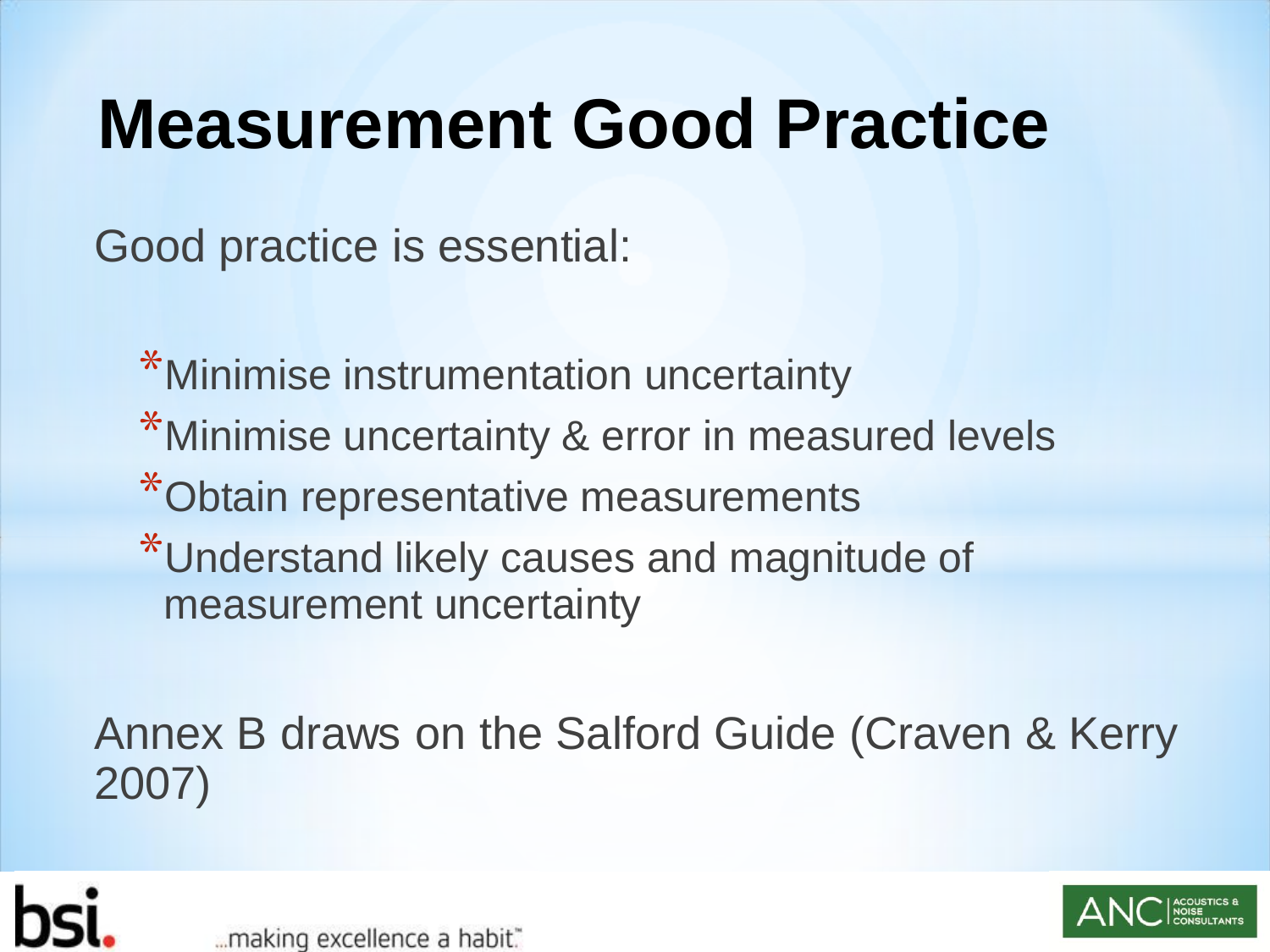# **Good Practice Guidelines**

Consider:

\*Standing waves/ interference

\*Point/ line/ area sources – near & far field

- \*Source: configuration, condition, height, location(s)
- \*Weather: measurement effect, residual variability
- \*Transmission path: ground effects, barriers/ foliage
- \*Receiver: representative background, equipment reliability

\*Survey duration, reporting, data storage



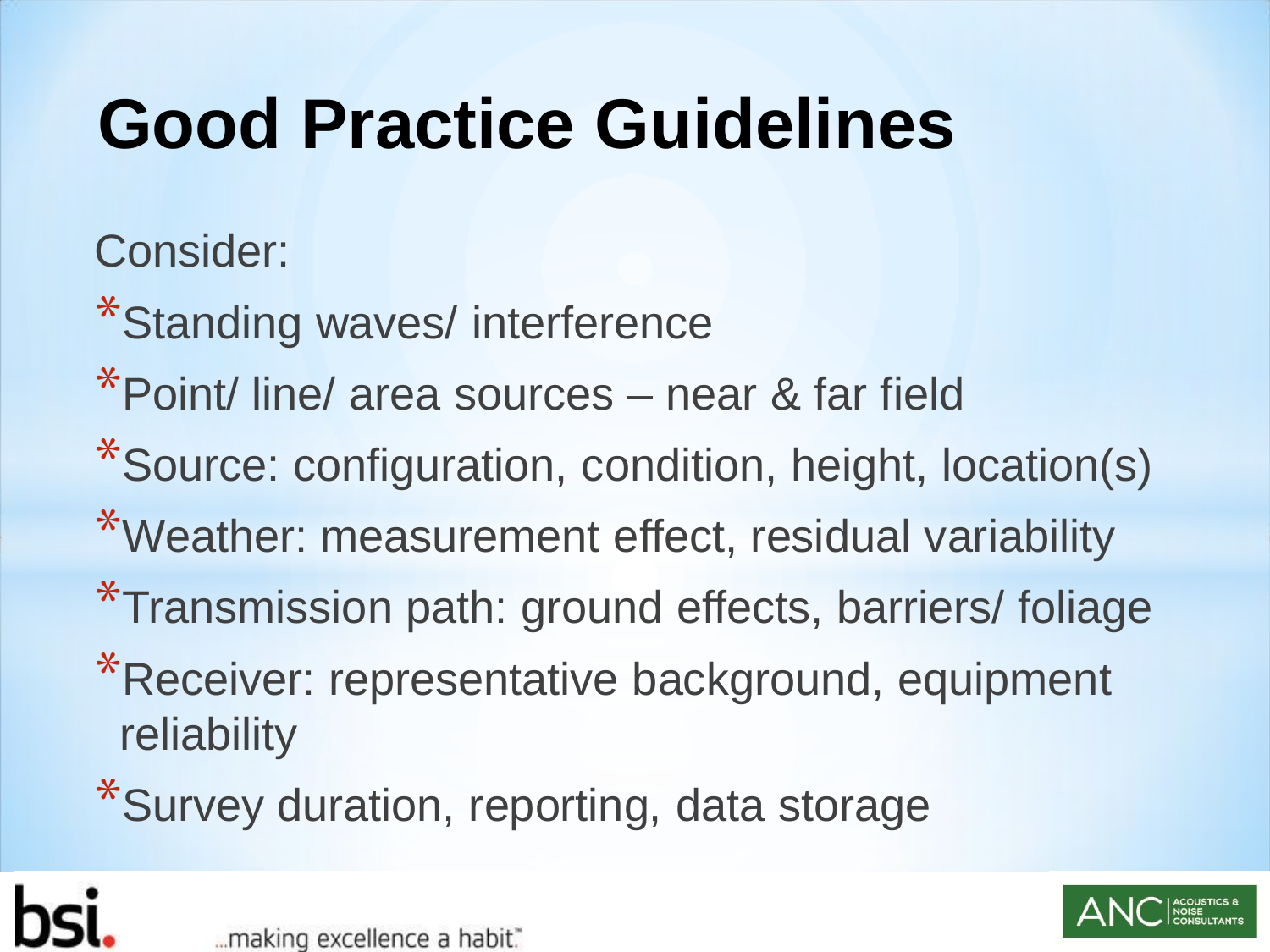### **Measurement variability**

Usually significant spatial and temporal variability

- \*Select location(s) to control/ understand spatial effects
- \*Select duration, timing, measurement quantity, conditions to understand temporal effects

Highly variable level – greater uncertainty, longer measurement period

Steady level – less uncertainty, shorter measurement period may be appropriate

Interaction between residual and specific levels



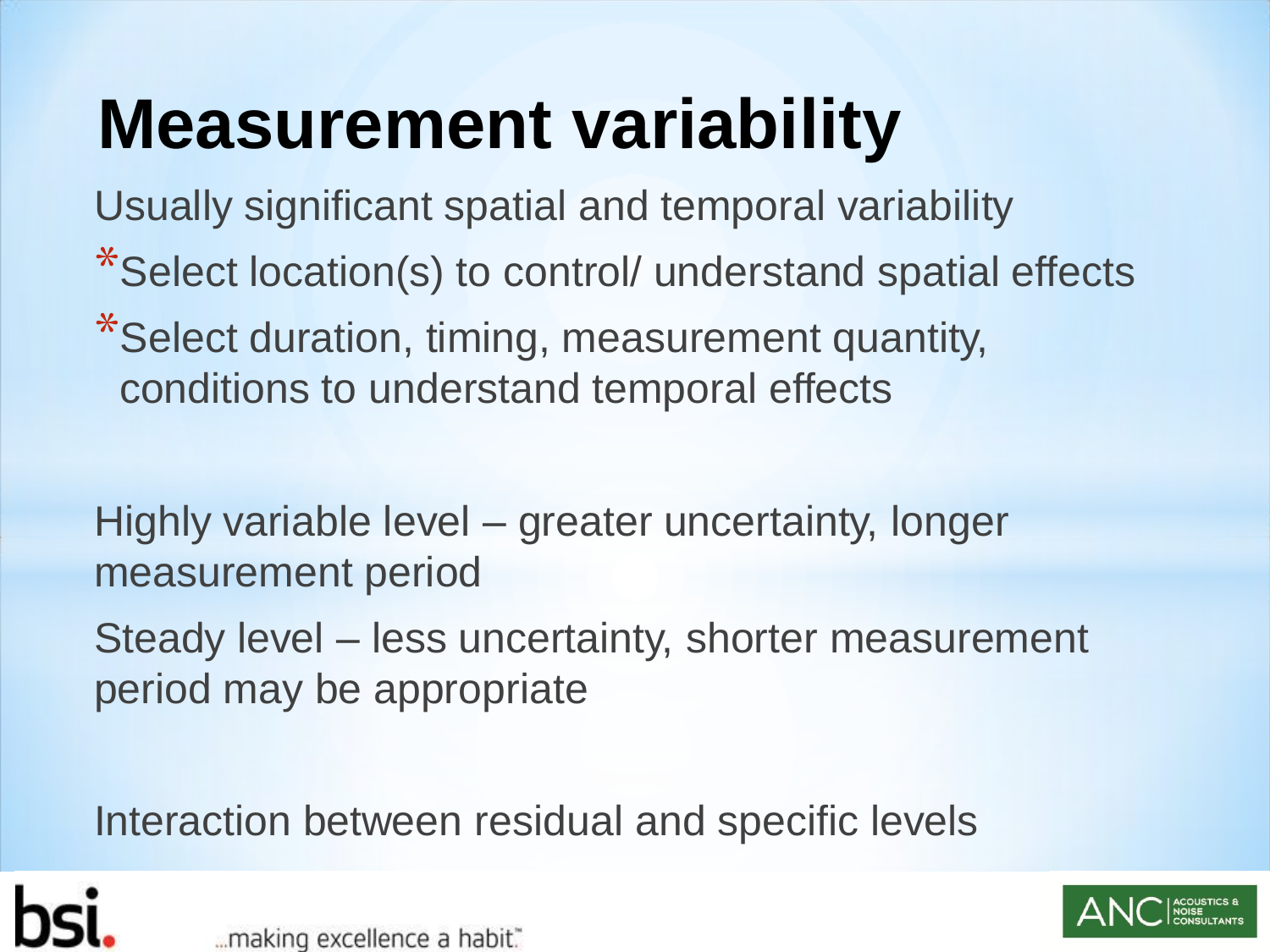#### **Uncertainty in calculations**

Due to several factors: \*Measured levels \*Source variability \*Calculation method \*Modelling \*Calculation error



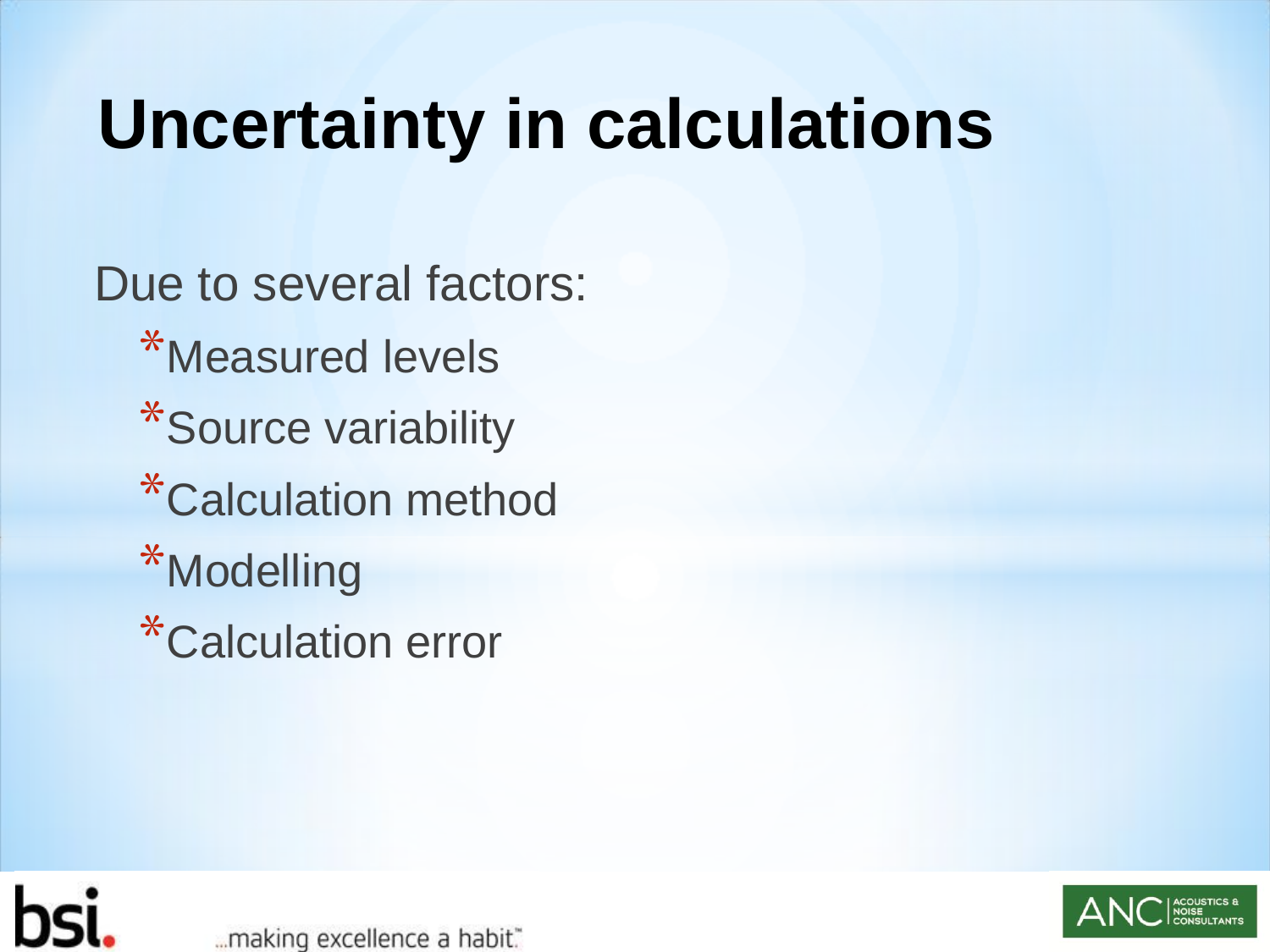# **Effect of measurement uncertainty on calculations**

Uncertainty in measured residual level introduces uncertainty when calculating specific level

Varying residual/ specific levels exacerbate this uncertainty

Consider effects on and minimise potential calculation uncertainty when preparing for and taking measurements





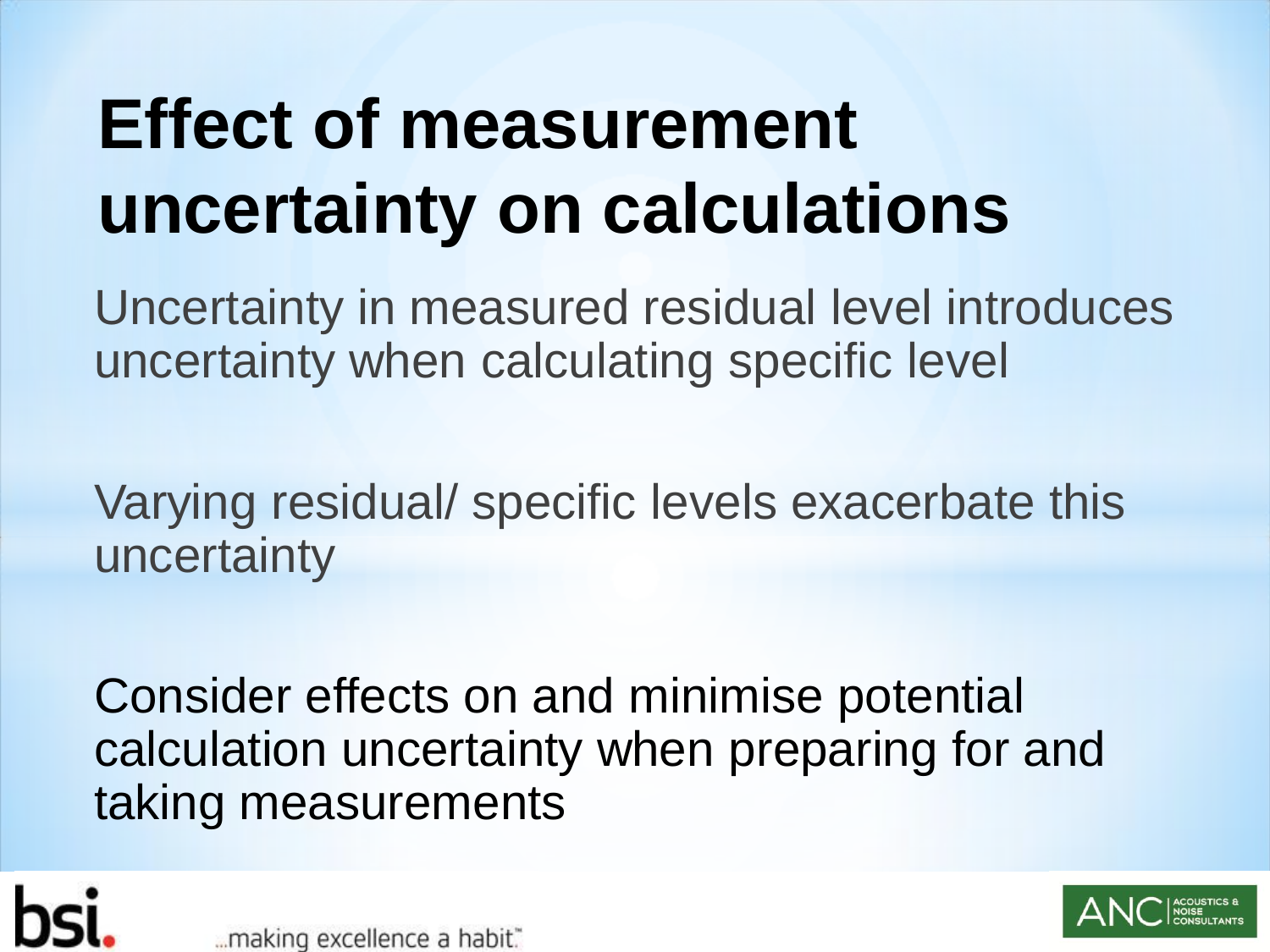### **Effect of source variability on calculations**

Source level likely to vary in level and character

Duration and possibly timing of different levels/ characteristics will affect specific levels

Obtain sufficient data to properly understand and assess the effects of source variability



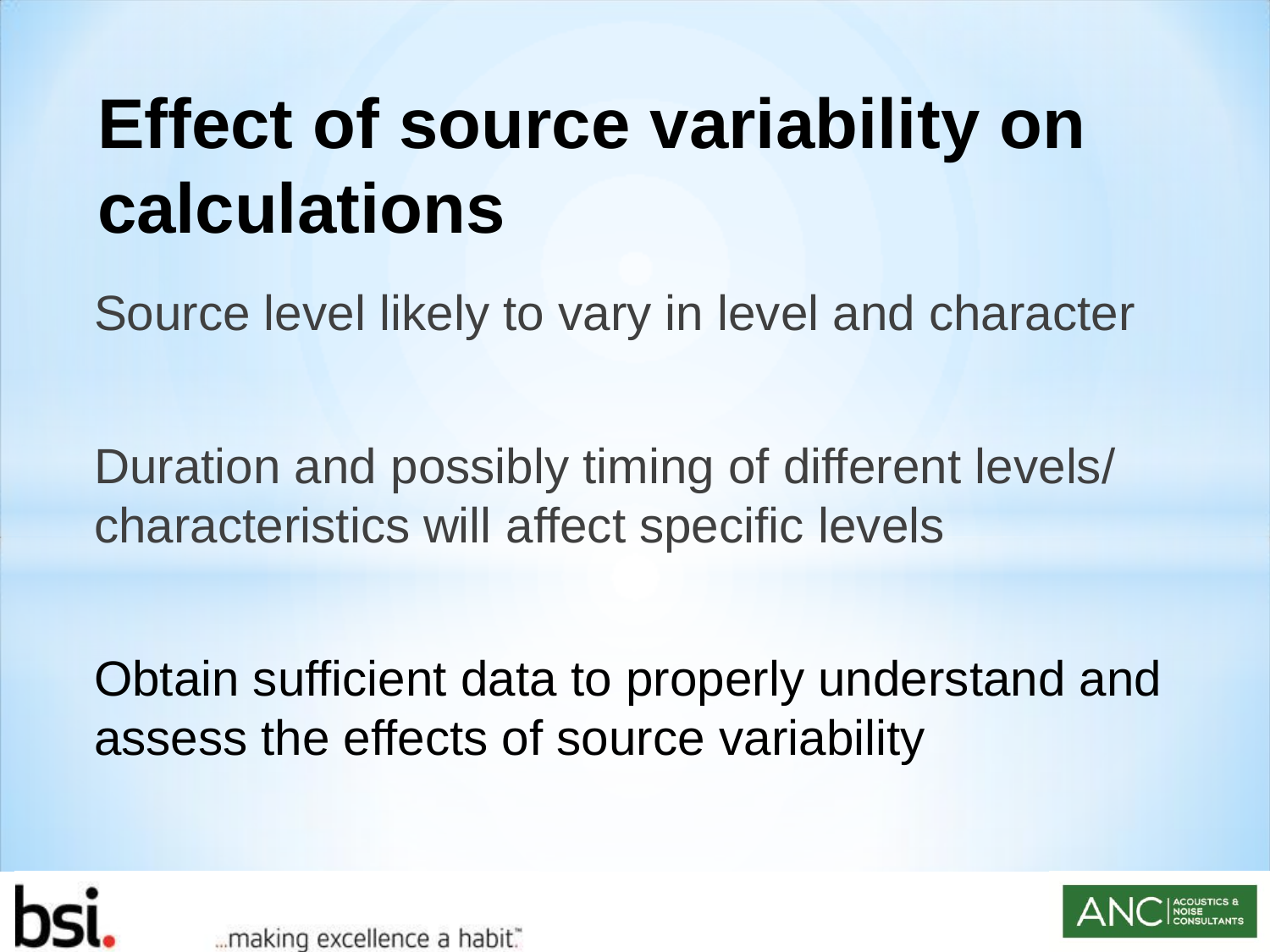#### **Effect of calculation method**

Use validated methods for calculations sound power levels, sound propagation etc. such as ISO 9613-2, BS EN ISO 374x

*If an alternative calculation method is used, fully describe the method and state the reasons for using this method.*





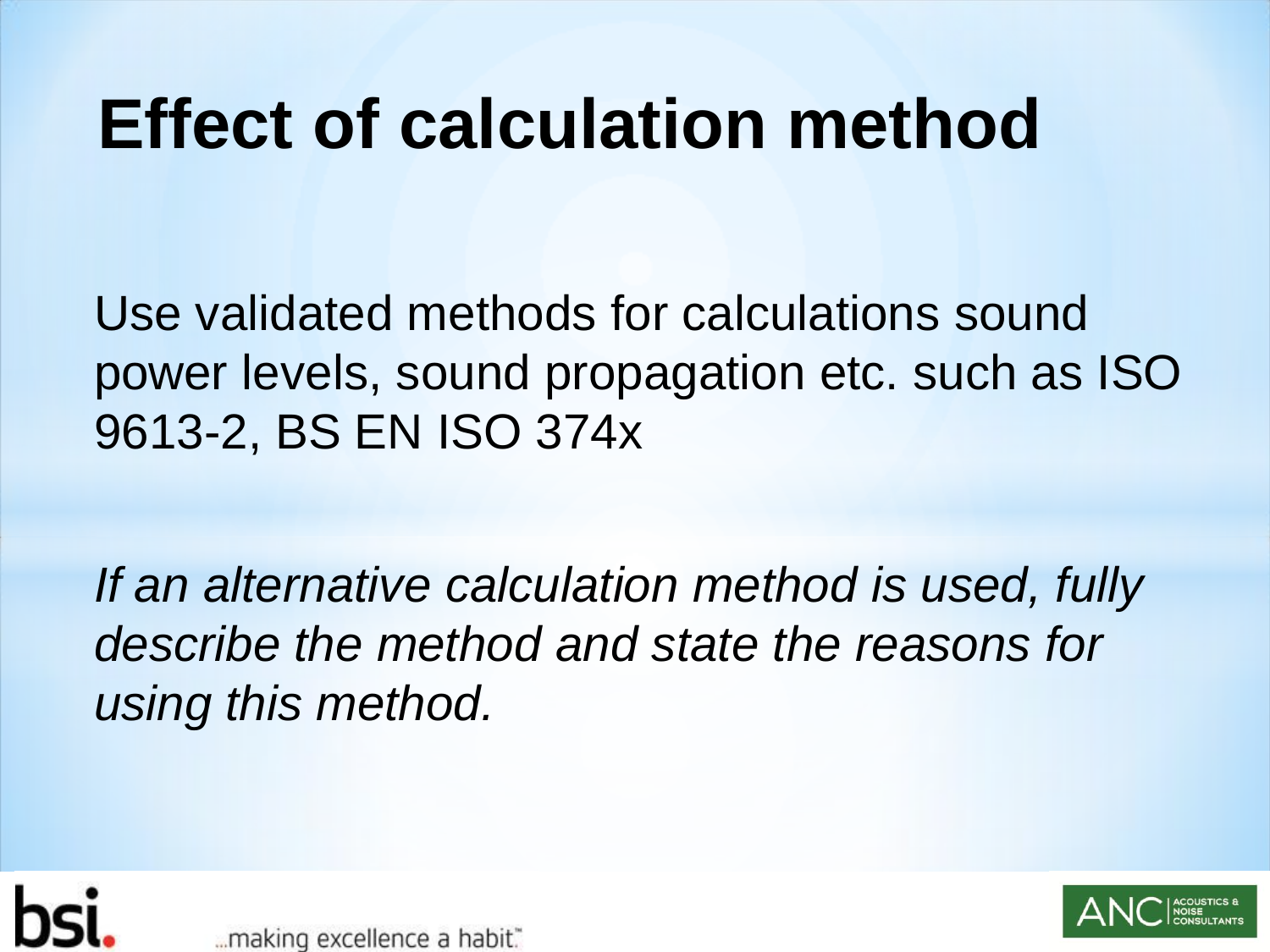## **Effect of modelling on calculations**

Any acoustic model is a simulation of reality and introduces additional uncertainty in addition to that of the calculation method e.g. how is a building/ bund modelled as a barrier?

Ensure any modelling minimises additional uncertainty and consider as part of the assessment



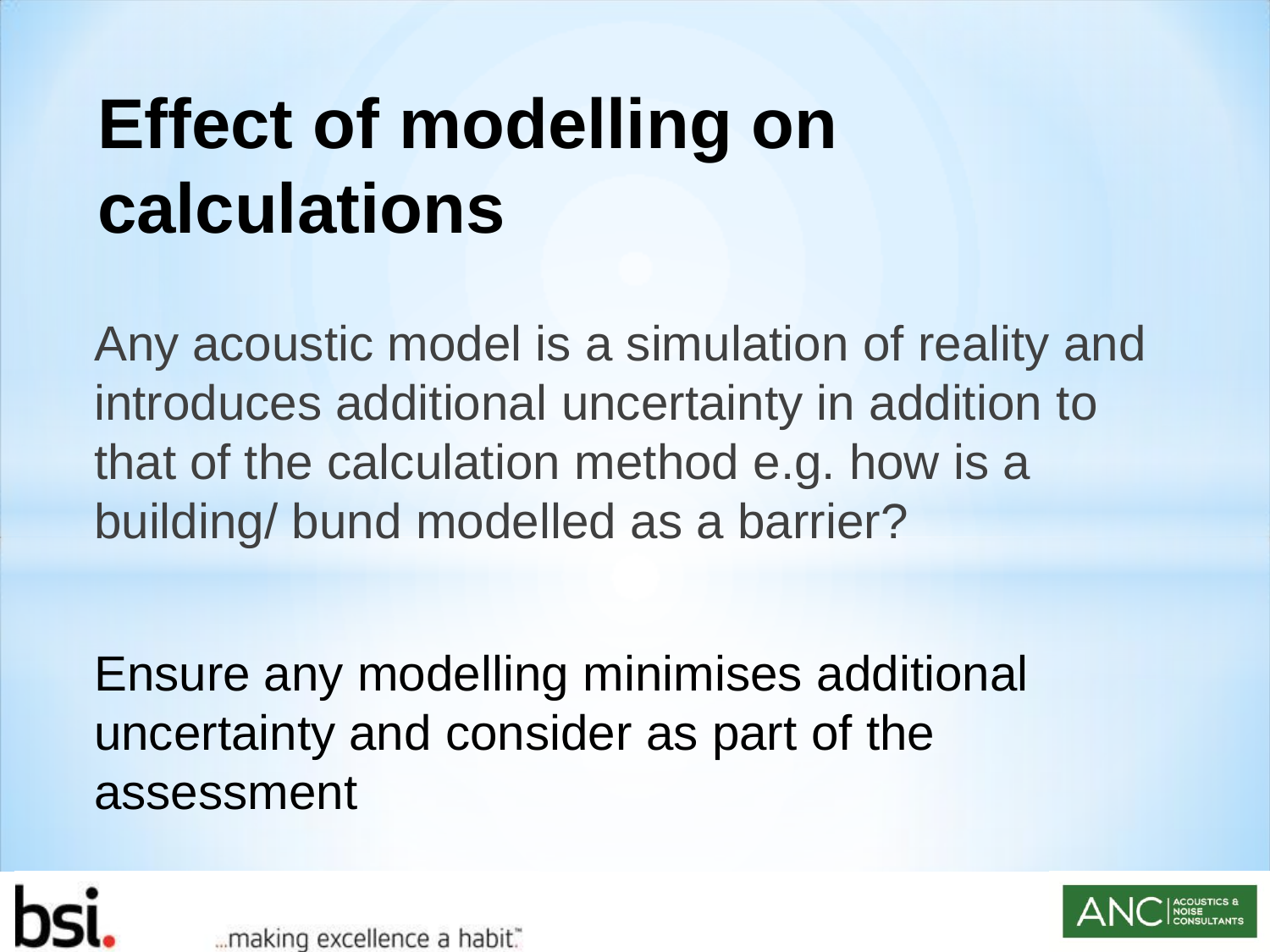#### **Effect of calculation error**

Standard systems can reduce the likelihood of errors but do not guarantee their absence.

*Check the implementation of the calculation method for errors.*



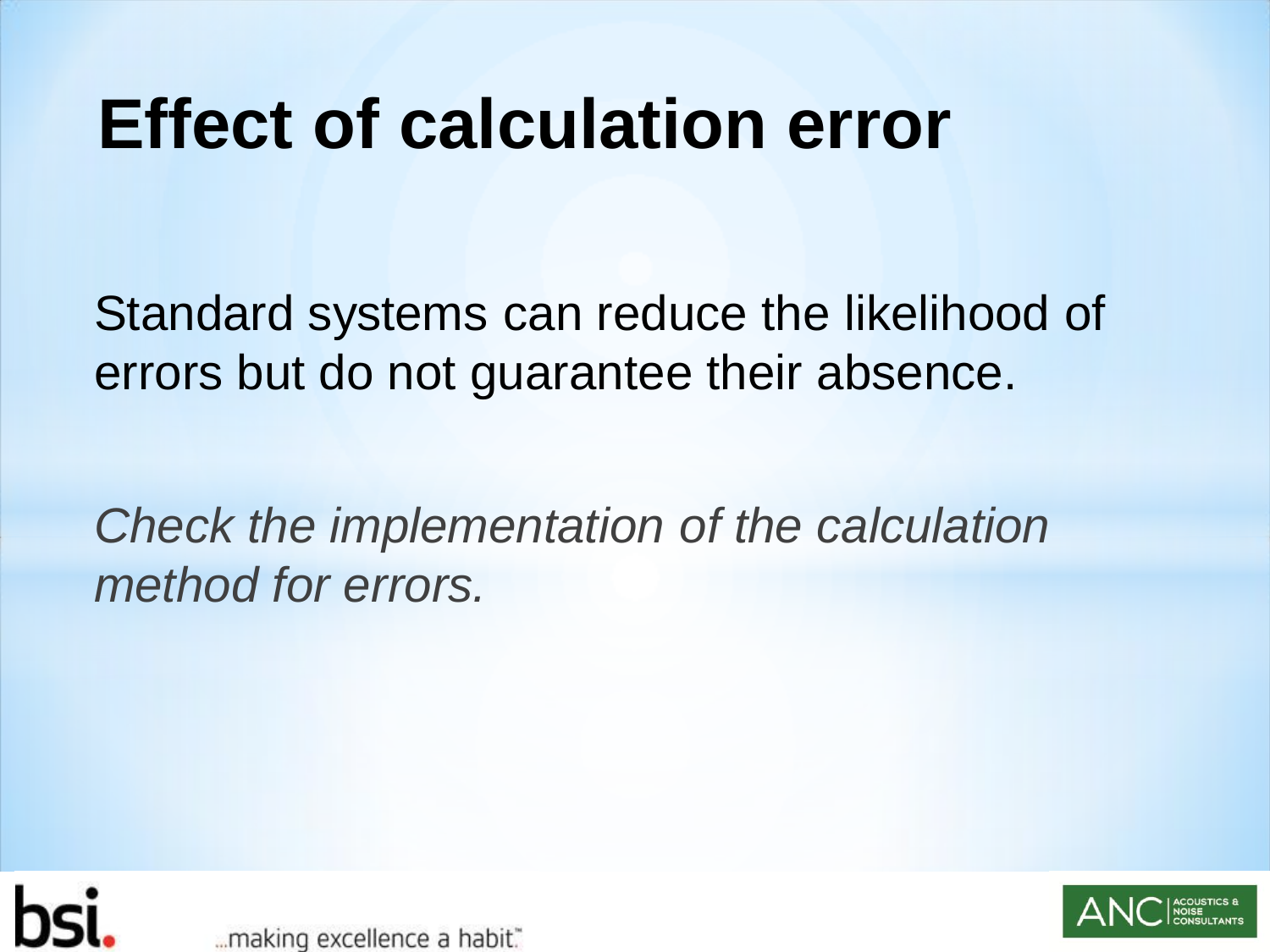# **Effect of Uncertainty on Assessment**

Assessment result is a range, not a single value

Magnitude of the range will depend not only on Uncertainty but other factors such as the variability of the residual and specific levels

Uncertainty may be insignificant for a very clear assessment outcome, but may significantly affect the outcome if borderline

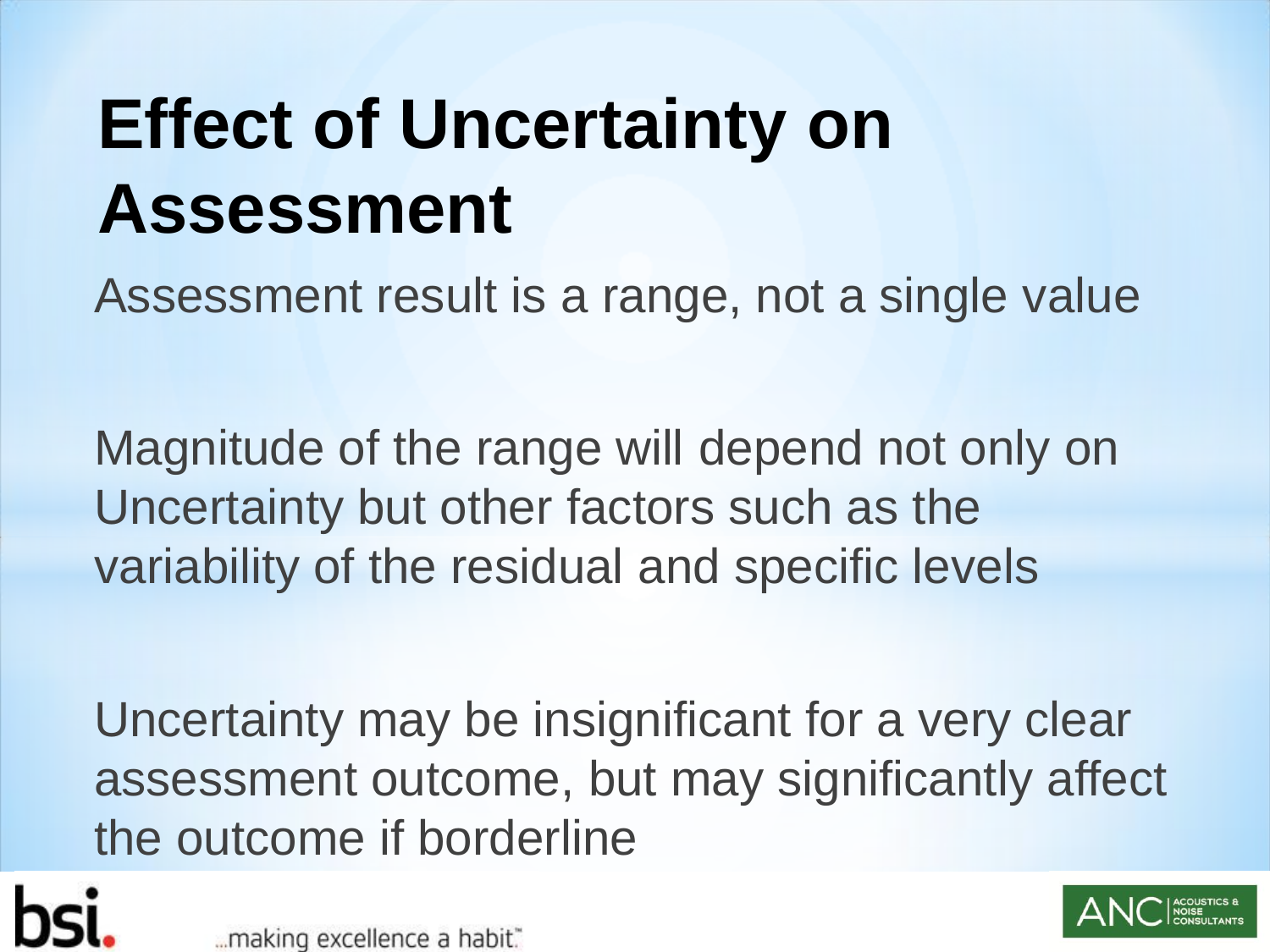#### **Precision or Accuracy?**

Precision often gives misleading impression of accuracy

Sound levels quoted to nearest integer despite uncertainty of at least several dB

Need to clarify these factors when reporting